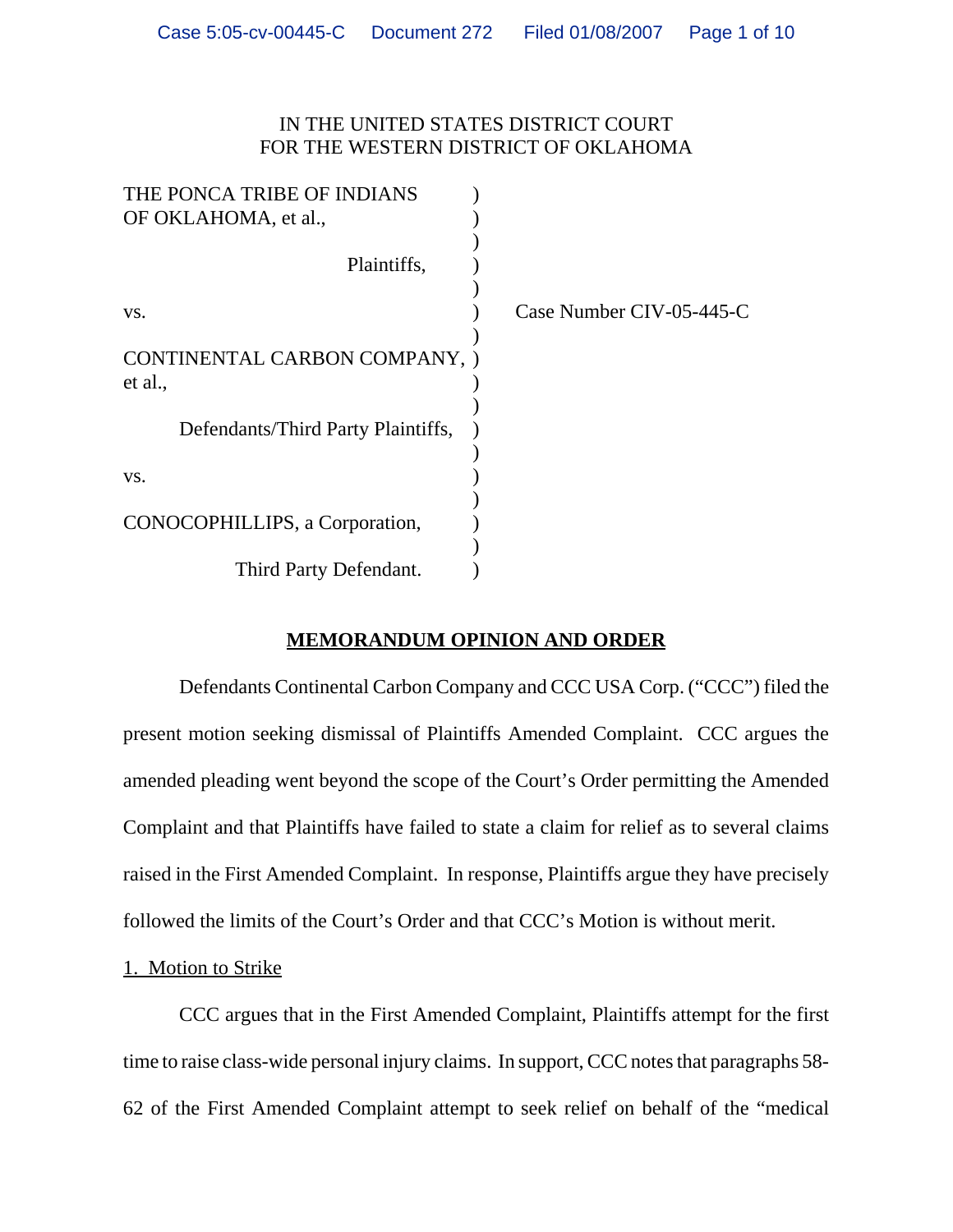monitoring class." CCC argues these allegations are in contrast to those set forth in the original complaint. Plaintiffs argue there is no difference between the Complaints and that there is not now and never has been a "personal injury" class. Rather, Plaintiffs assert the personal injury allegations seek creation of a medical monitoring fund for themselves and other similarly situated persons. Plaintiffs' arguments in their brief cannot be squared with the plain language of the First Amended Complaint. Paragraphs 58, 59, 61, and 62 all assert claims on behalf of "the Medical Monitoring Class." See Dkt. No. 226, pp. 15- 16. Plaintiffs' purported intent as argued in their response brief is overcome by the plain assertions in the First Amended Complaint. Because those assertions seek to assert claims that were not previously made and are beyond the scope of the Court's permission to amend, they must be stricken. CCC's motion will be granted on this point.<sup>1</sup>

In a related matter, CCC challenges Plaintiffs' assertion of a wrongful death claim on behalf of Annabelle Littlehoe. Plaintiffs argue the change is proper as "[w]hen a person dies while their personal injury claim is pending, it automatically becomes a claim for wrongful death." Dkt. No. 246, pp. 19-20. Plaintiffs' argument misstates Oklahoma law. As CCC notes, under Oklahoma law a claim for wrongful death is a separate claim. See 12 Okla. Stat. § 1053; see also Ouellette v. State Farm Mut. Auto. Ins. Co., 1994 OK 79, ¶ 8, 918 P.2d 1363, 1366. A wrongful death claim must be brought by the person authorized by the statute and is a claim brought for the benefit of that person. Id. at ¶ 9,

<sup>&</sup>lt;sup>1</sup> Because CCC had filed a responsive pleading to the Complaint, any amendment by Plaintiffs requires leave of Court. See Fed. R. Civ. P. 15(a).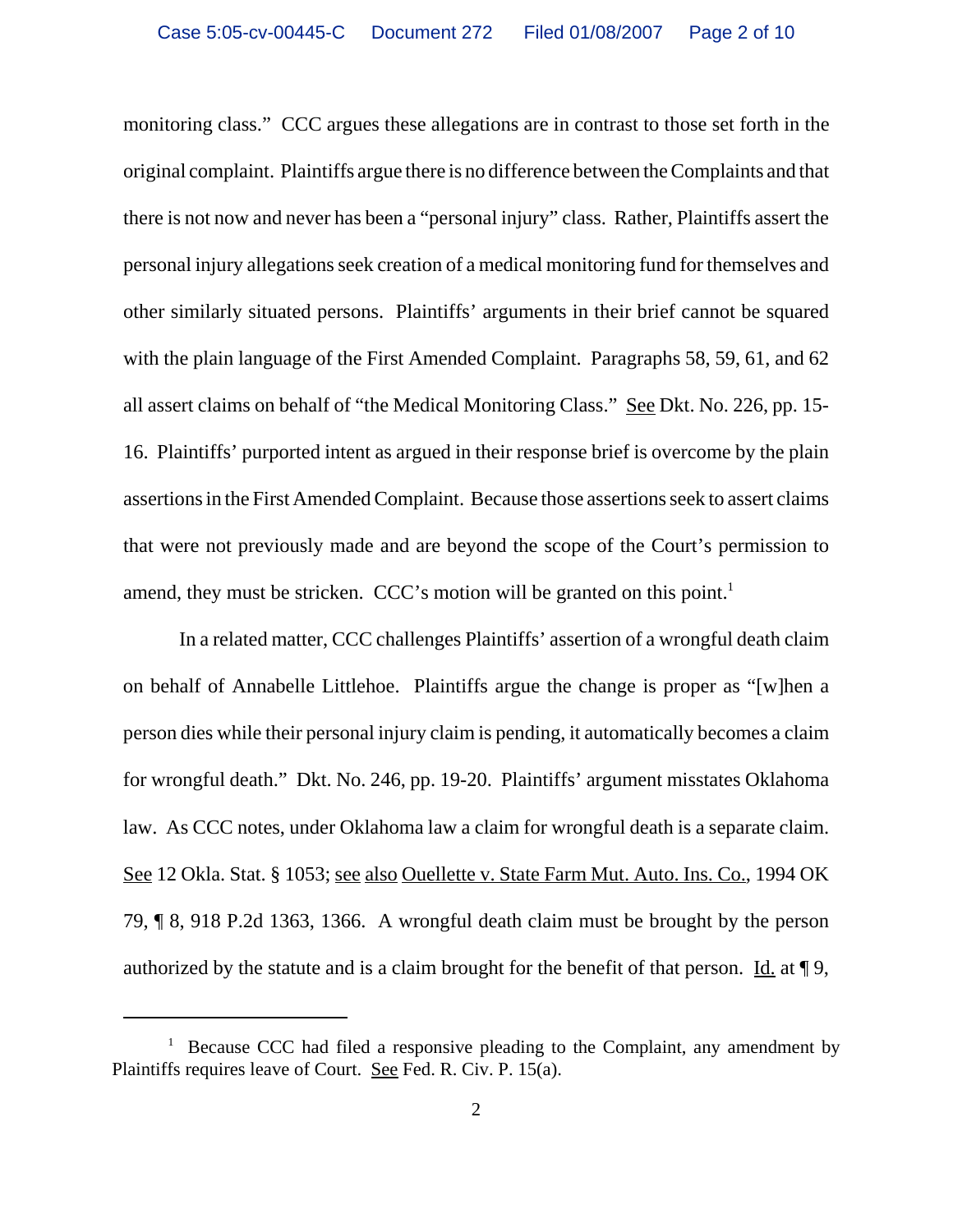1366. On the other hand, in certain instances, a personal injury claim may survive the death of the injured party and in that instance it is pursued on behalf of the estate of that party. See 12 Okla. Stat. §§ 1051, 1052. Whether or not Ms Littlehoe's action survives her death and therefore may continue for the benefit of her estate and whether or not Ms. Brown is a proper party to pursue a claim for wrongful death cannot be resolved on the pleadings before the Court. However, it is clear that to the extent Ms. Brown seeks to pursue any surviving claims, she was required to seek substitution under Fed. R. Civ. P. 25, and to the extent she seeks to pursue a claim for wrongful death, she was required to seek leave of Court to join under Fed. R. Civ. P. 19 or 20. As neither avenue was pursued, Ms. Brown's claim was improperly added to the First Amended Complaint and CCC's motion will be granted on this issue.

CCC next complains of Plaintiffs' addition of 28 U.S.C. § 1345 as a potential basis to provide subject matter jurisdiction. Plaintiffs argue that in the Court's July 13, 2006, Order, § 1345 was mentioned as a possible jurisdictional basis. Plaintiffs assert that relying on that statement they referenced the statute in their First Amended Complaint. Regardless of whether or not § 1345 would provide an additional basis for the Court's subject matter jurisdiction over this matter, the August 8, 2006, Order did not authorize Plaintiffs to amend the Complaint to include the statute. Accordingly, its inclusion in the First Amended Complaint was improper and CCC's motion will be granted on this issue.

CCC also complains of Plaintiffs' continued reliance on 28 U.S.C. § 1362, noting the Court has previously rejected the statute's applicability in this case. Plaintiffs argue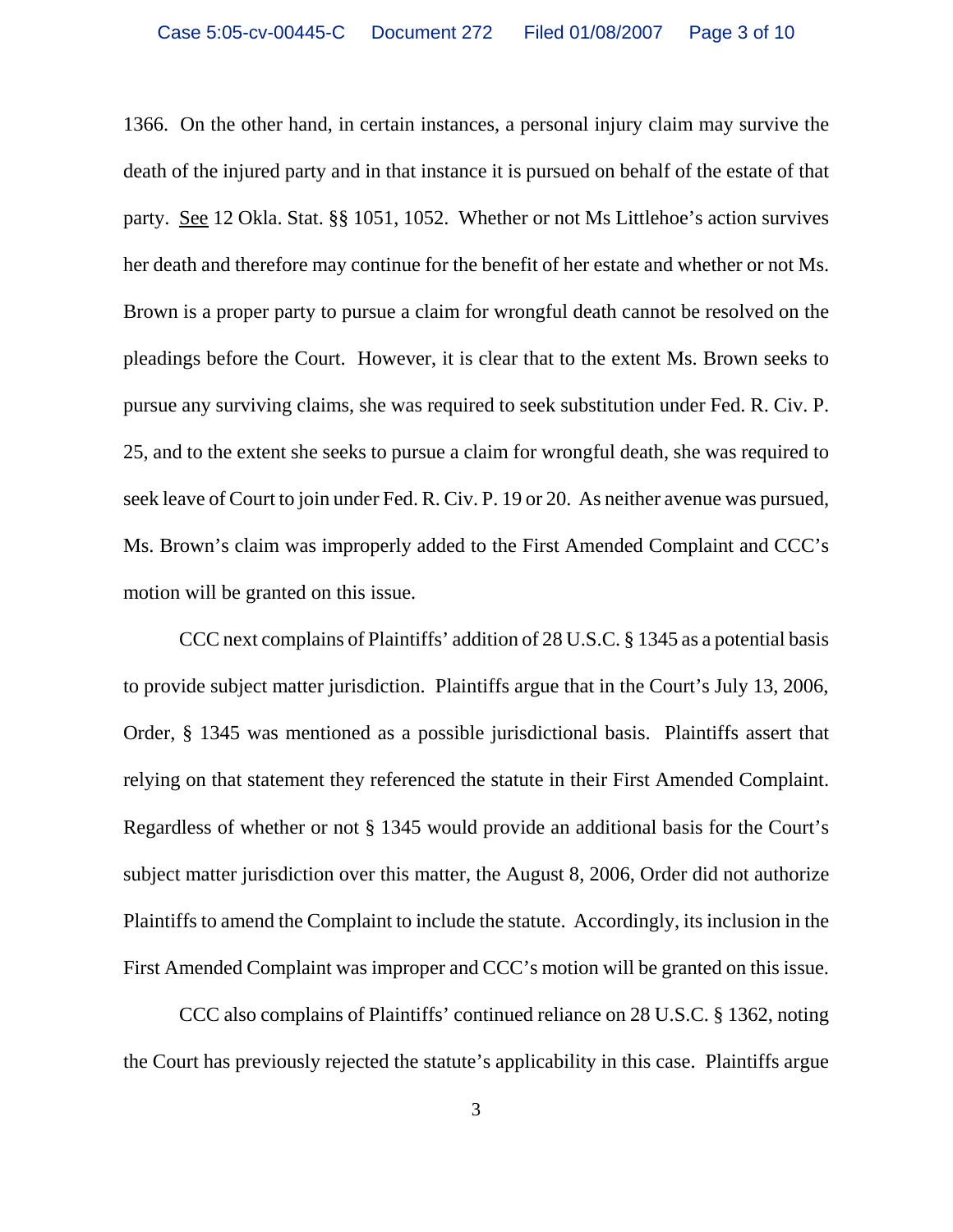the statute's continued inclusion is of no relevance as the Court's determination that it had jurisdiction based on 28 U.S.C. § 1332 renders the inclusion of an additional jurisdictional statute superfluous. Plaintiffs assert they included the reference to the statute in the First Amended Complaint merely to preserve the issue for appeal.

Regardless of Plaintiffs stated basis for continuing to include reference to § 1362, the Court has previously ruled that that statute does not provide a jurisdictional basis for the Court to consider the claims raised by Plaintiffs. CCC's motion will be granted on this issue.

#### 2. Motion to Dismiss

CCC asserts that certain of the claims raised in the First Amended Complaint fail to state a claim upon which relief may be granted. Within the scope of this challenge are Plaintiffs' claims for failure to warn, federal common law claims for environmental injury, claims based on tribal law or custom, and Plaintiff Ponca Tribe's claim as *parens patriae*.

#### *A. Failure to Warn*

CCC argues that Oklahoma law does not recognize such a cause of action. According to CCC, Plaintiffs have failed to offer any authority imposing a duty to warn of pollution or contamination under the facts of this case. Count IV of the First Amended Complaint asserts that CCC has created and released a pollutant which has harmed Plaintiffs and their property and, as a result, CCC has a duty to warn Plaintiffs of the dangers imposed by the release. In response to CCC's challenge, Plaintiffs assert this duty arises by virtue of a 1995 agreement between the Oklahoma Department of Environmental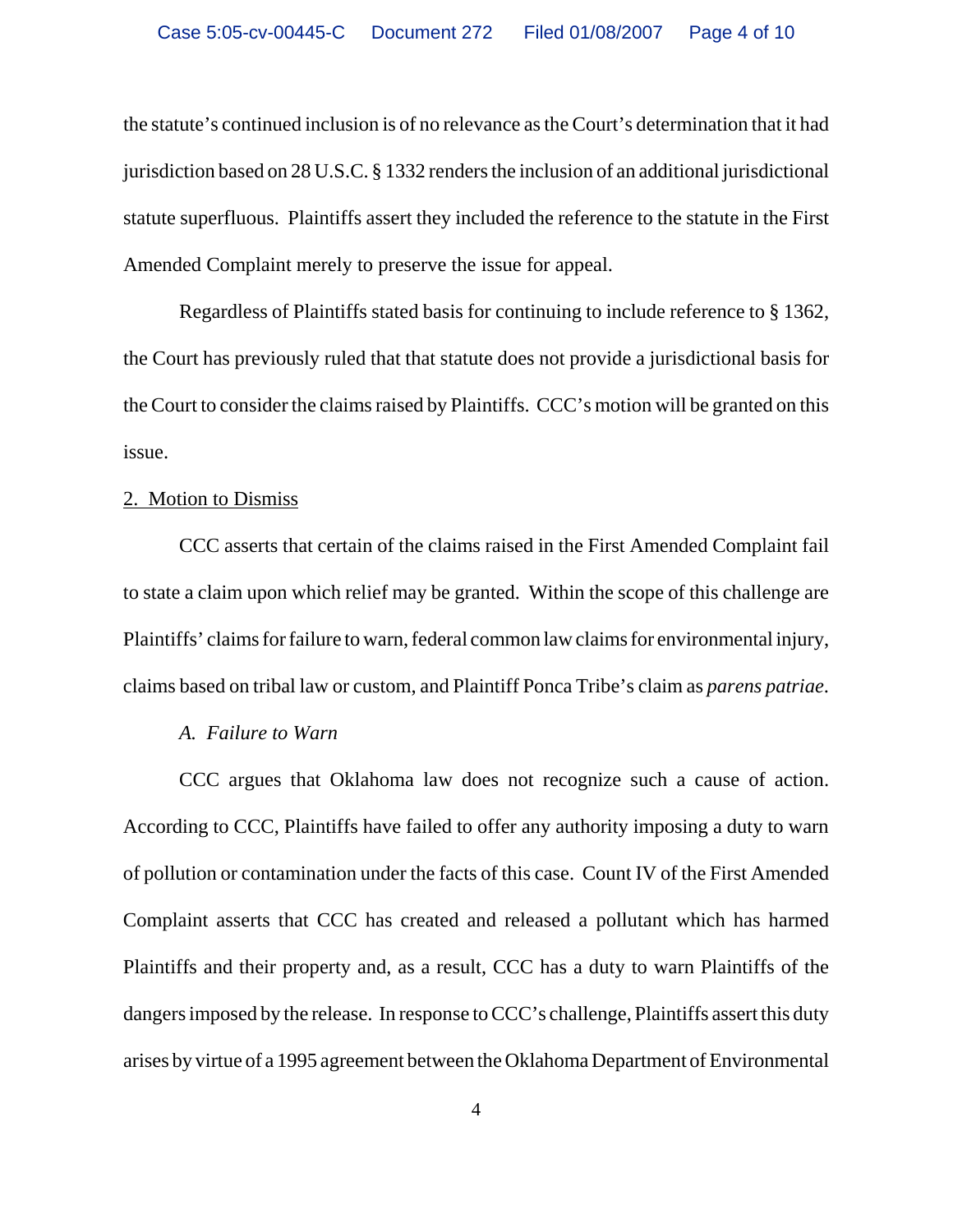Quality ("ODEQ") and a predecessor of CCC. Plaintiffs also argue that a duty to warn arises under Oklahoma statutes and/or Oklahoma common law.

Plaintiffs' reliance on the agreement with the ODEQ is unavailing. First, Plaintiffs' assertions in the First Amended Complaint fail to plead any suggestion that the agreement imposes an obligation on CCC to warn them. Further, in their response, Plaintiffs fail to offer any authority demonstrating that they may bring an action to enforce the agreement.<sup>2</sup> Plaintiffs' reliance on Oklahoma statutes as creating a duty to warn is equally ineffectual. The statutes referenced by Plaintiffs establish that certain actions allegedly committed by CCC would constitute pollution and/or a public nuisance and that the Executive Director of the ODEQ may enter an order requiring the cessation of such pollution. Neither the law nor the cases cited even remotely suggest an independent duty to warn. Finally, Plaintiffs' citation to Oklahoma cases, including those set forth in the supplemental briefing, which mention a duty to warn fails to establish the duty sought to be imposed here. Each of the examples offered by Plaintiffs illustrate that in certain instances the failure to warn may be an act of negligence and give rise to a right of recovery under the auspices of that tort. While it may be that the alleged wrongdoing of CCC would fall along a similar vein, $3$  the allegations of Count IV of the First Amended Complaint, as they currently exist, do not assert a claim for negligence. CCC's motion will be granted on this issue.

<sup>&</sup>lt;sup>2</sup> Even if such authority were provided, it seems clear that Plaintiffs' claim would be for breach of the agreement, not a failure to warn.

 $3$  To the extent CCC's failure to warn of the pollution could be challenged as negligent, the assertions in Count VI appear to be broad enough to give CCC fair notice of Plaintiffs' position.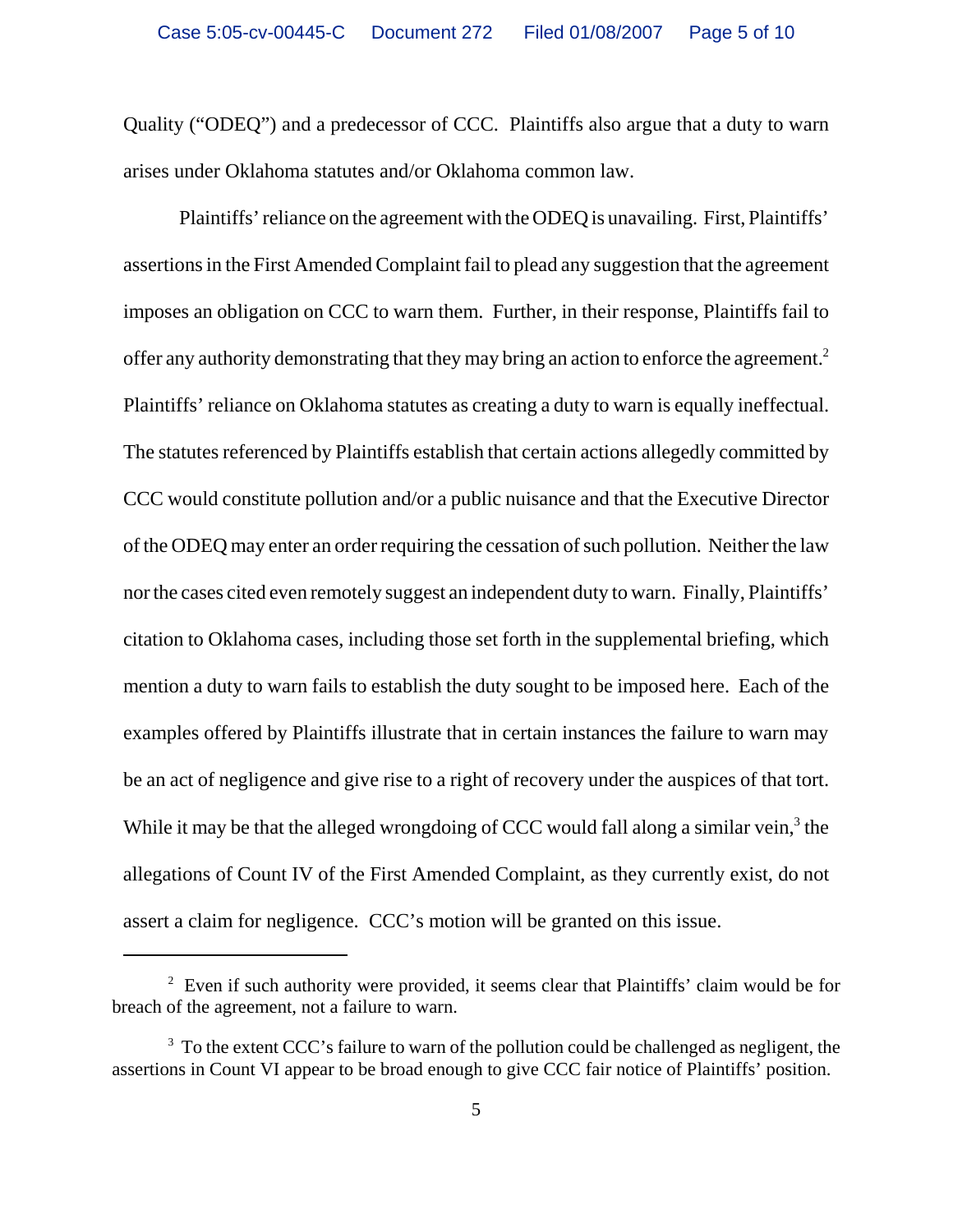### *B. Federal Common Law*

CCC challenges Plaintiffs' reliance on federal common law as providing a basis for bringing their claims for environmental injury. Plaintiffs assert that CCC's challenge improperly seeks an advisory ruling from the Court, as the facts have not been sufficiently developed. Plaintiffs further assert that it is not yet possible to determine the various sources of law that may support their claims. The Court is unpersuaded by Plaintiffs' position. The time for determining whether or not a position has legal merit is before the Complaint is filed, not after. While it may be that as additional facts are uncovered additional avenues of recovery may arise, Plaintiffs have failed to demonstrate what additional facts they seek. What is clear is that this case is not appropriate for the application of federal common law. Plaintiffs' allegations in the First Amended Complaint assert only harm to their land; they fail to identify an issue touching on issues of federal concern or an issue affecting other states. Additionally, the Court's subject matter jurisdiction is based on diversity and there is no showing that Oklahoma law is inadequate to address the complaints.<sup>4</sup> Thus, creation of or application of federal common law would be incorrect. See Texas Indus., Inc. v. Radcliff Materials, Inc., 451 U.S. 630, 641 (1981):

[A]bsent some congressional authorization to formulate substantive rules of decision, federal common law exists only in such narrow areas as those concerned with the rights and obligations of the United States, interstate and

<sup>&</sup>lt;sup>4</sup> Indeed, Plaintiffs have repeatedly cited Oklahoma law as providing the means of recourse for their complaints.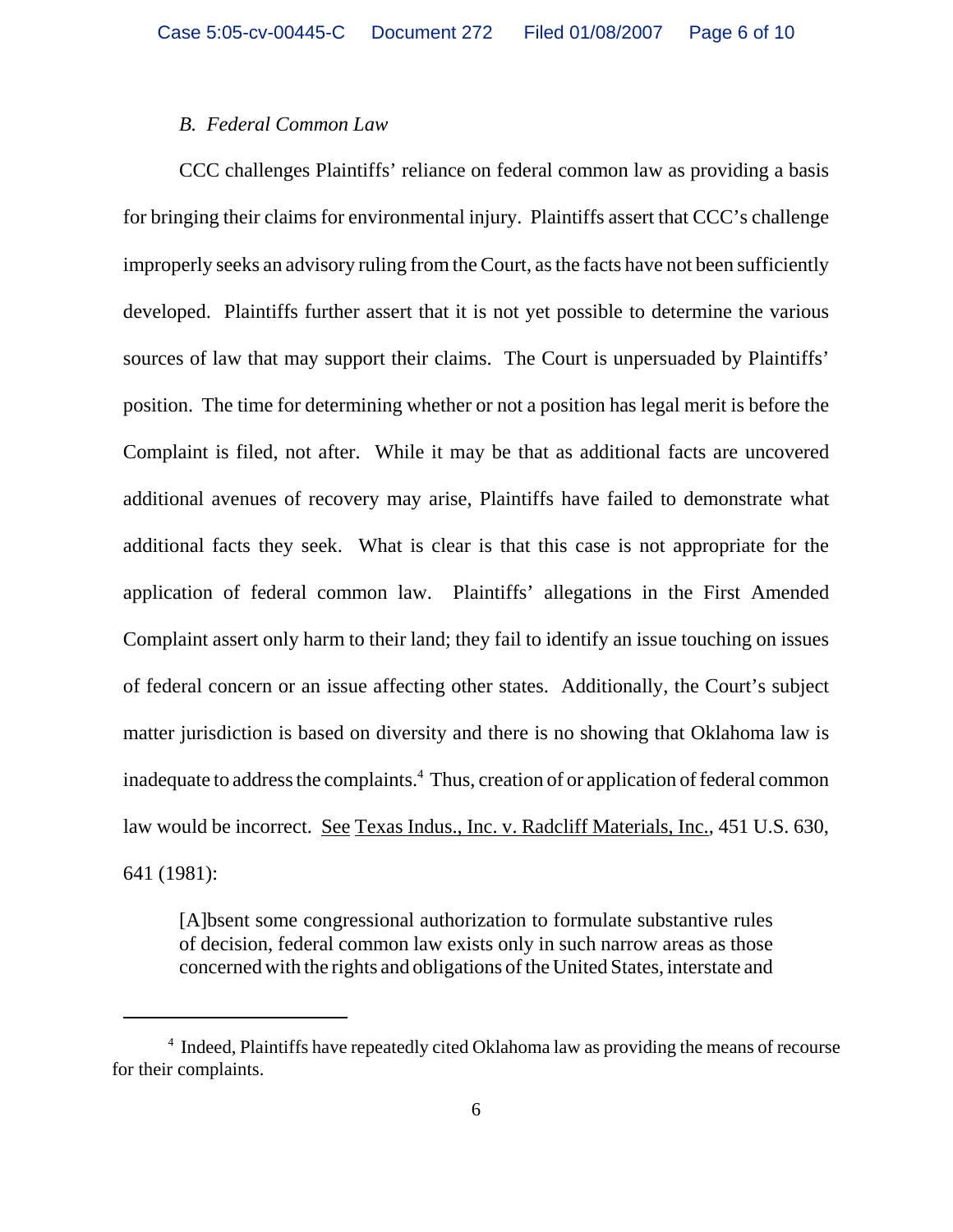international disputes implicating the conflicting rights of States or our relations with foreign nations, and admiralty cases. In these instances, our federal system does not permit the controversy to be resolved under state law, either because the authority and duties of the United States as sovereign are intimately involved or because the interstate or international nature of the controversy makes it inappropriate for state law to control.

(internal footnotes omitted); see also McCord v. Dixie Aviation Corp., 450 F.2d 1129,

1131 (10th Cir. 1971):

There is no showing by the appellants that there is a compelling federal interest justifying the application of the federal common law rule to fashion a cause of action in tort which would subject all owners and lessors of airplanes to damage judgments contrary to existing common law. We believe that to do so would constitute abusive judicial law-making.

Thus, CCC's motion will be granted on this issue.

#### *C. Tribal Law or Custom*

CCC argues that the Court lacks authority to interpret or enforce a tribal law or custom and therefore to the extent Plaintiffs assert such claims in the First Amended Complaint, those claims should be dismissed as they fail to state a claim. In response, Plaintiffs argue that CCC reads the Court's earlier comments regarding the tribal resolution too broadly. The Court agrees with Plaintiffs' recognition that the earlier Order addressed the sole question of whether or not a tribal resolution could provide a basis for subject matter jurisdiction. The Court found that it could not. The Court also agrees with CCC that several courts have held that a federal court may not interpret or decide questions of tribal law. However, it is clear that in certain circumstances, the Court must enforce a tribal judgment just as it would any other valid judgment. See Wilson v.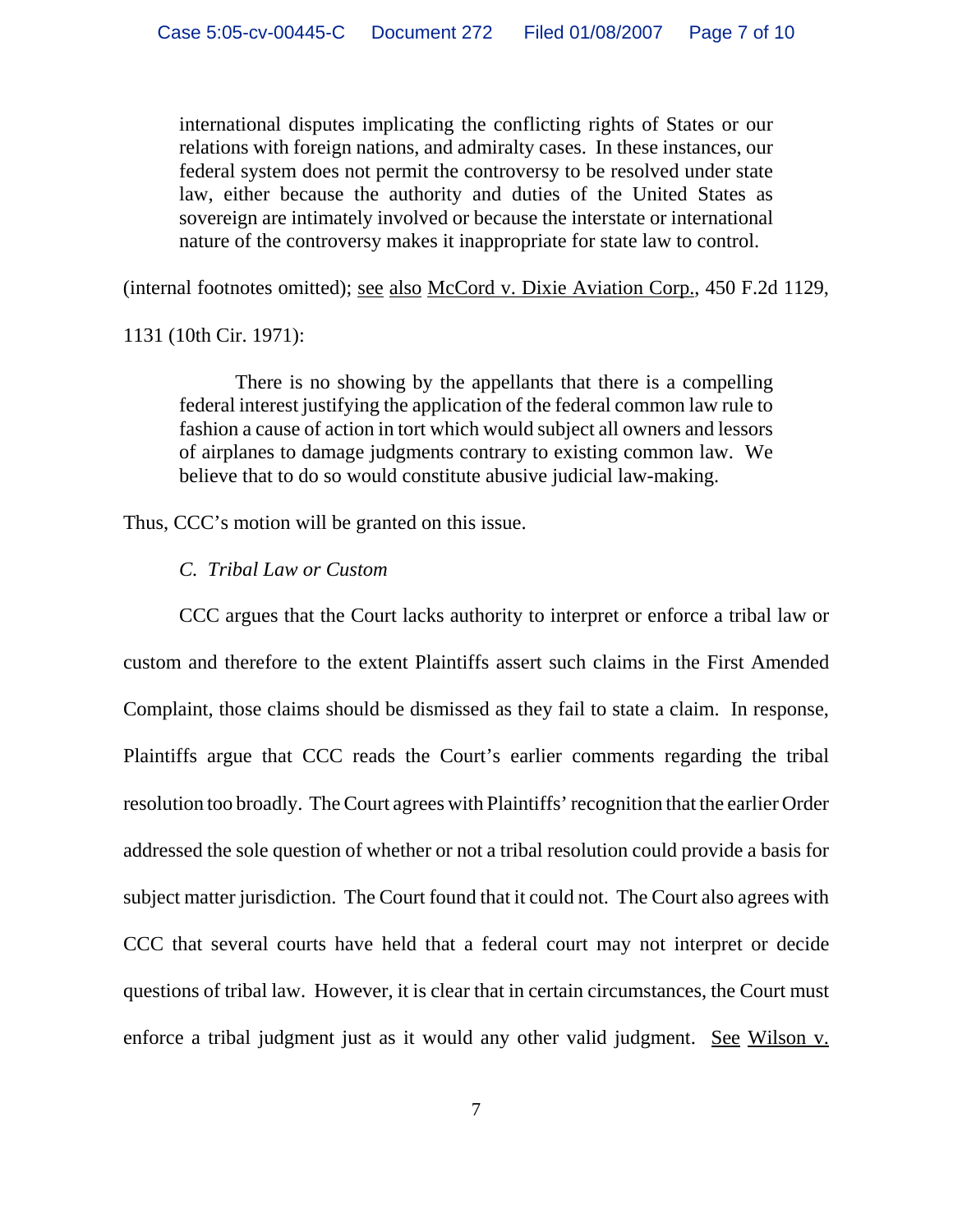Marchington, 127 F.3d 805, 810 (9th Cir. 1997) ("In synthesizing the traditional elements of comity with the special requirements of Indian law, we conclude that, as a general principle, federal courts should recognize and enforce tribal judgments."). However, this principle does not mean that Plaintiffs have stated a valid claim seeking enforcement of the resolution, as nowhere in the First Amended Complaint do Plaintiffs make such a request. Rather, the sole reference to the resolution is found in paragraph 35 of the First Amended Complaint which merely states that such a resolution was passed.<sup>5</sup> Thus, it cannot be said that Plaintiffs have properly pleaded a claim for relief and CCC's motion will be granted on this issue.

#### *D. Parens Patriae*

CCC argues that because the Court has ruled that the Tribe must pursue this action in its corporate entity rather than sovereign status, it cannot proceed under a *parens patriae* theory. Plaintiffs argue that even when acting as a corporate entity, the Tribe maintains at least a quasi-sovereign status and thus may proceed as *parens patriae*. In support of their position Plaintiffs direct the Court to a 1965 interlocutory order by the Indian Claims Commission wherein that entity stated that the Ponca Tribe could proceed in a representative capacity.

<sup>&</sup>lt;sup>5</sup> If Plaintiffs are intent on pursuing a claim for enforcement of the resolution, the Court notes that the Supreme Court's decisions in Montana v. United States, 450 U.S. 544 (1981), and Nevada v. Hicks, 533 U.S. 353 (2001), and their progeny would pose a significant barrier to such a claim.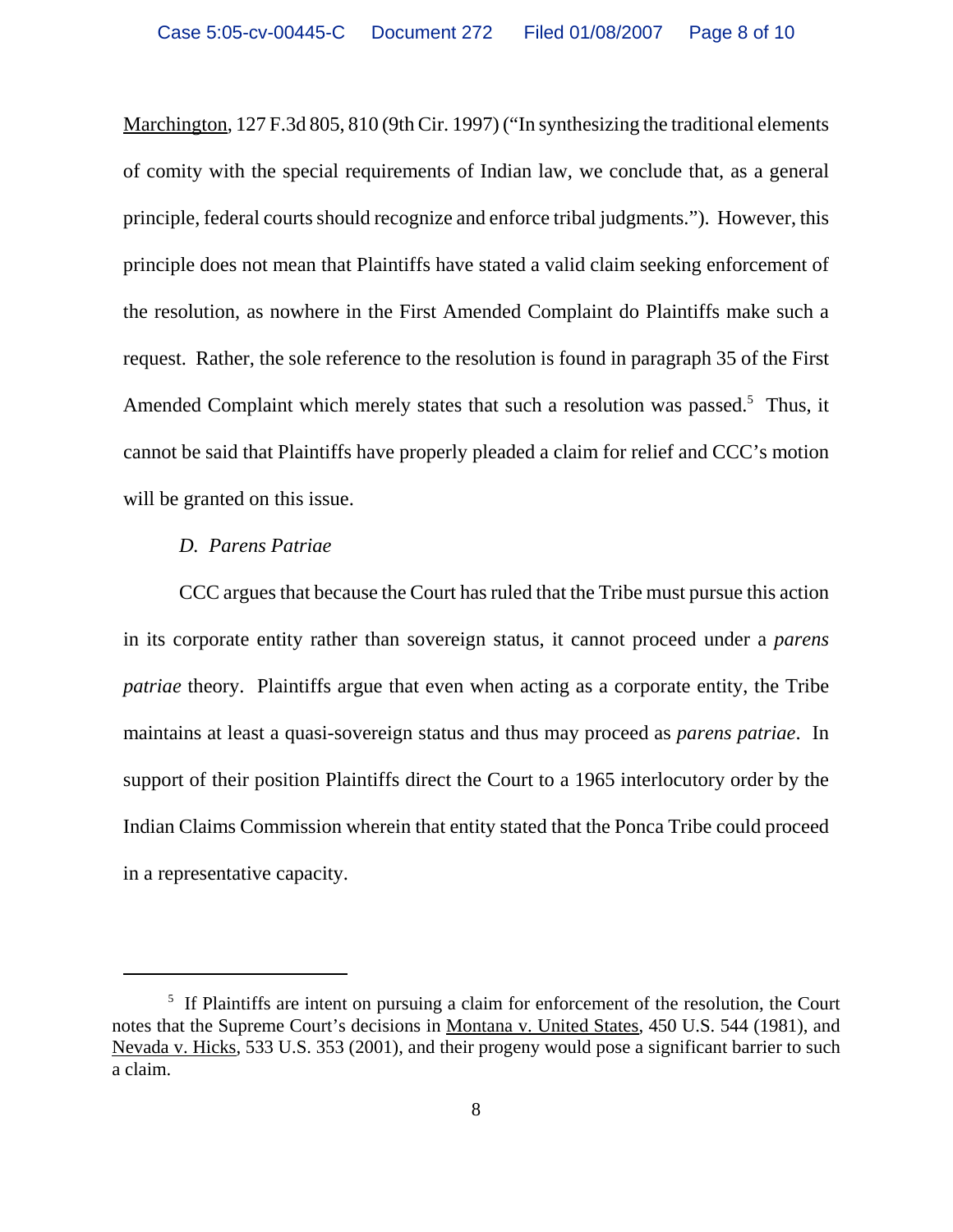The Court finds it unnecessary to untangle this knot of *parens patriae* and sovereignty. It is clear from the allegations of the First Amended Complaint that the Tribe seeks redress on behalf of certain of its members. It is clear that those members could pursue the action individually if they so chose and that the Tribe has the right and is indeed obligated by its charter to protect its members in this fashion; consequently, the Tribe may bring this action as it has associational standing. See Hunt v. Washington State Apple Adver. Comm'n, 432 U.S. 333, 343 (1977):

Thus we have recognized that an association has standing to bring suit on behalf of its members when: (a) its members would otherwise have standing to sue in their own right; (b) the interests it seeks to protect are germane to the organization's purpose; and (c) neither the claim asserted nor the relief requested requires the participation of individual members in the lawsuit.

The only roadblock to this approach is whether or not the Tribe seeks monetary damages on behalf of its members. See Warth v. Seldin, 422 U.S. 490 (1975). The allegations in the First Amended Complaint seek both monetary and injunctive relief on behalf of all Plaintiffs. Because the question of whether the Tribe seeks monetary relief does not raise a standing issue, see United Food & Commercial Workers Union Local 751 v. Brown Group, Inc., 517 U.S. 544, 554-55 (1996), it may be resolved at a later date. Thus, the Tribe may pursue this action on behalf of its members and CCC's motion will be denied on this issue.